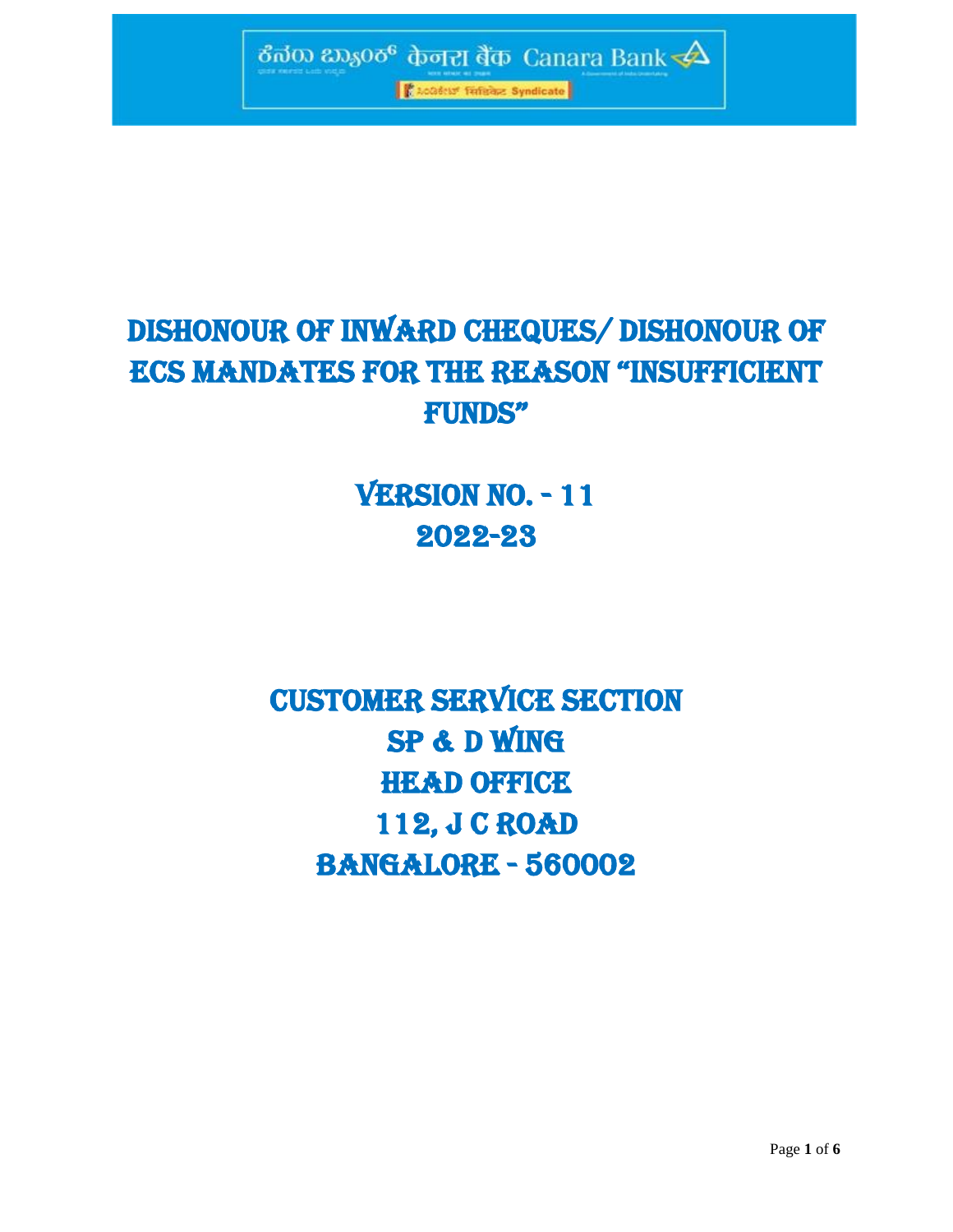**K** Louiseuf finfiliaiz Syndicate

ಕೆನರು ಬ್ಯಾಂಕ್ фார் बैंक Canara Bank

## **POLICY ON DISHONOUR OF INWARD CHEQUES/ ECS MANDATES FOR THE REASON INSUFFICIENT FUNDS FOR THE YEAR 2022-23**

### INDEX

| SL NO. | <b>CONTENTS</b>                                                     | <b>PAGE NO</b> |
|--------|---------------------------------------------------------------------|----------------|
| A      | <b>Objectives</b>                                                   | 03             |
| B      | Reporting structure / requirements                                  | 03             |
| C      | <b>Strategies for meeting Objectives</b>                            | 04             |
| D      | Amendment / Modification of the Policy                              | 05             |
| E      | Compliance / Monitoring of Implementation of the<br><b>Policies</b> | 06             |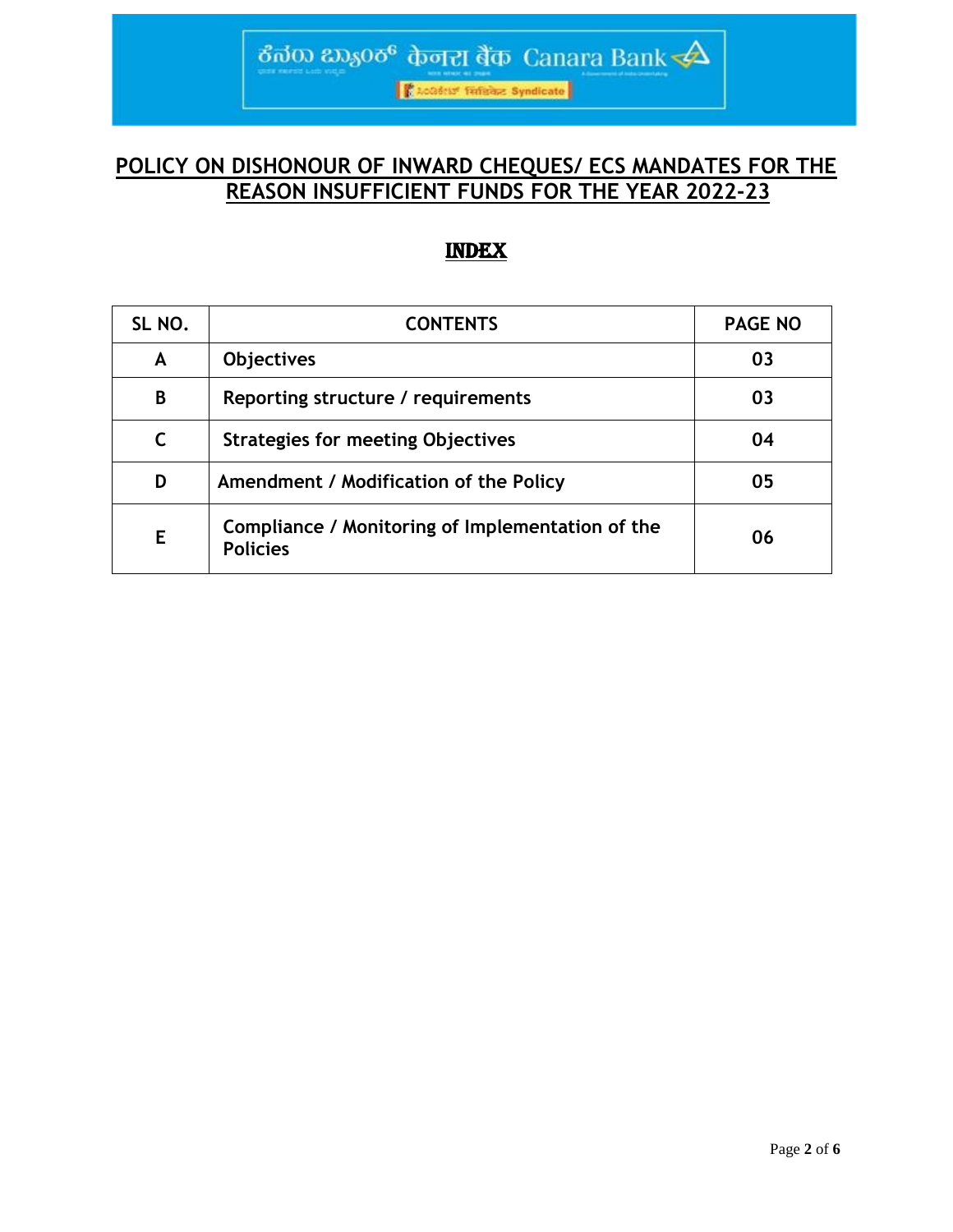# ಕೆನೆರು ಬ್ಯಾಂಕ್ केनरा बैंक Canara Bank  $\triangleleft$

**Cacadeur finalize Syndicate** 

## **POLICY ON DISHONOUR OF INWARD CHEQUES / DISHONOUR OF ECS MANDATES FOR THE REASON INSUFFICIENT FUNDS FOR THE YEAR 2022-23**

#### **A. OBJECTIVES:**

To enforce financial discipline among the customers, for operation of accounts with cheque book facility, in the event of Dishonour of inward Cheques and dishonour of ECS mandates for the reason 'Insufficient Funds', guidelines which are in force and are as below:

#### **B. REPORTING STRUCTURE/ REQUIREMENTS:**

- **1. Dishonour of inward Cheques of value less than Rs.1 Crore and Dishonour of ECS mandates for the reason "Insufficient Funds":**
	- $\triangleright$  Dishonour of a cheque for the reason insufficient funds of value less than Rs. 1 Crore, on **SIX** occasions during the financial year will attract stoppage of cheque book facility and closure of account.
	- If a cheque is dishonoured for the reason insufficient funds for a **FIFTH** time in a particular account of the drawer during the financial year, a cautionary advice will be issued to the concerned constituent, drawing attention to aforesaid condition and consequential stoppage of cheque facility, in the event of inward cheque being dishonoured for the reason insufficient funds on sixth occasion on the same account during the financial year. Similar cautionary advice will be issued before closing any such account.
	- $\triangleright$  Bank will be constrained to close the account, if ECS mandates are dishonoured for the reason insufficient funds on **FOUR** occasions during the financial year. A cautionary notice to this effect shall be served to the account holder.
	- If the ECS mandate is dishonoured for the reason insufficient funds for a **THIRD** time in a particular account of the drawer during the financial year, a cautionary advice will be issued to the concerned constituent, drawing attention to aforesaid condition and consequential closure of the account, in the event of ECS mandate being dishonoured for the reason insufficient balance on fourth occasion in the same account during the financial year.
	- $\triangleright$  Bank has the discretion to waive the above condition, on case to case basis.
	- $\triangleright$  Data of return of cheques/ failed ECS transactions for the reason insufficient funds shall be furnished in the credit proposal and shall be taken into account, while taking credit decision.
	- $\triangleright$  The cases reported in prescribed format shall be monitored and reviewed by the bank periodically and the guidelines shall be modified, wherever necessary.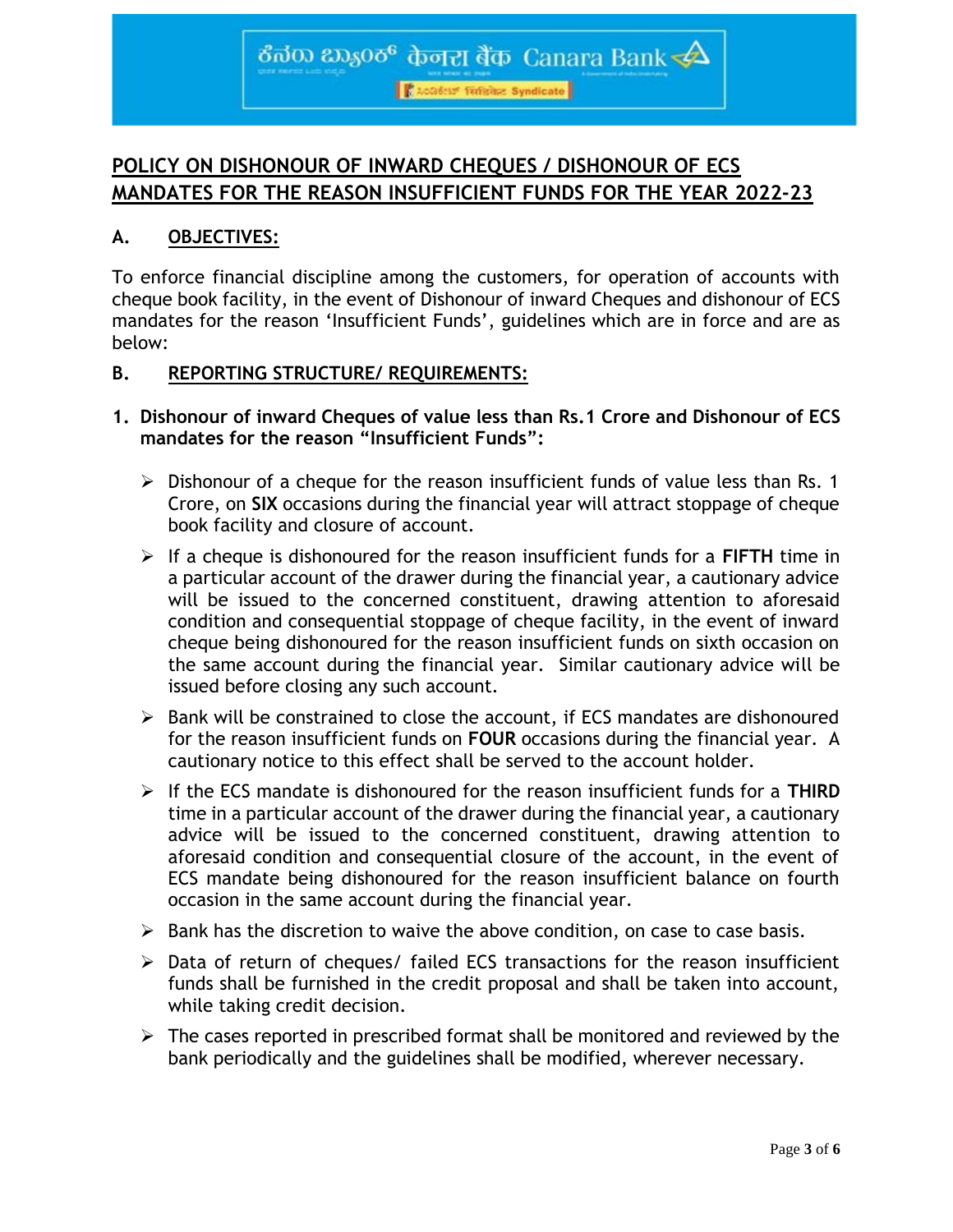**Cacadeur finalize Syndicate** 

ठैत $\phi$ का $\infty$ केलेला बैंक Canara Bank $\prec\!\!\Delta$ 

- **2. Dishonour of inward Cheques of value Rs.1 Crore and above and cheques favouring Stock Exchanges irrespective of the amount, for the reason "Insufficient Funds":**
	- $\triangleright$  In case of Dishonour of a cheque for the reason insufficient funds valuing Rs.1 crore & above and cheques favouring Stock Exchanges irrespective of the amount**,** on **FOUR** occasions during the financial year no cheque book would be issued and Bank may consider closure of Current Accounts at our discretion.

However, in respect of advances accounts such as Cash Credit, Overdraft, the need for continuance or otherwise of these credit facilities and the cheque facilities relating to these accounts shall be reviewed by the appropriate authority other than the sanctioning authority.

- $\triangleright$  While issuing a new cheque book to such accounts, Bank may issue a letter advising the constituents of the new condition.
- $\triangleright$  If a cheque is dishonoured for the reason insufficient fund for **THIRD** time in a particular account of the drawer during the financial year, a cautionary advice will be issued to the concerned constituent, drawing attention to aforesaid condition and consequential stoppage of cheque facility, in the event of cheque being dishonoured for the reason insufficient funds on fourth occasion on the same account during the financial year. Similar cautionary advice will be served before closing such account.
- $\triangleright$  Dishonour of inward Cheques favoring Stock Exchanges irrespective of the amount, for the reason "Insufficient Funds" shall be reported by the branches periodically to the controlling office. Data in respect of cheques drawn in favour of Stock Exchanges and dishonour for the reason insufficient funds shall be consolidated separately by the bank, irrespective of the value of such cheques, as a part of its MIS relating to broker entities, and shall be reported to their controlling offices.

#### **C. STRATEGIES FOR MEETING OBJECTIVES:**

#### **General:**

- 1. Paying Bank should return all the dishonoured cheques for the reason insufficient funds including those cheques dishonoured relating to settlement of transactions of Stock Exchanges, presented through clearing house strictly as per the return discipline prescribed for respective clearing house in terms of Uniform Regulation and Rules for Bankers' Clearing House. The Collecting Bank on receipt of such dishonoured cheque for the reason insufficient funds should dispatch/ deliver it immediately to the payees/ holders.
- 2. In relation to cheques presented directly to the paying Bank for settlement of transaction by way of transfer between two accounts with that Bank, it should return such dishonoured cheques for the reason insufficient funds to payee/ holders immediately.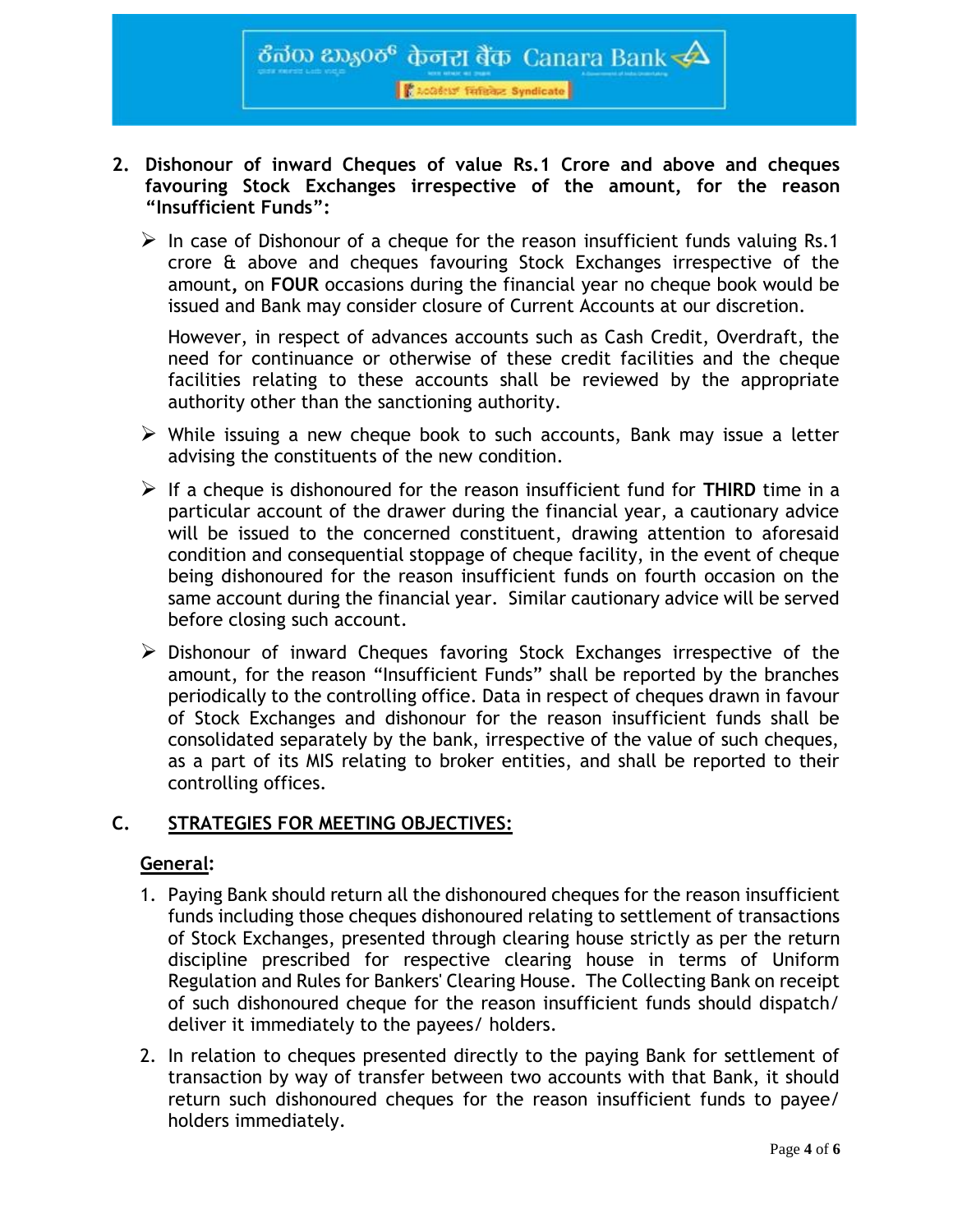**Cacadeur finalize Syndicate** 

ठैनेक हफ़्रु0रु केनरा बैंक Canara Bank $\overline{\blacktriangle}$ 

- 3. Cheques dishonoured for the reason insufficient funds in respect of all accounts should be returned/ dispatched to the customers without delay, in any case within 24 hours, along with a memo indicating therein the reasons for dishonour as 'Insufficient Funds".
- 4. For the purpose of adducing evidence to prove the fact of dishonour of inward cheque for the reason insufficient funds on behalf of a complainant (i.e., payee/ holder of a dishonoured cheque) in any proceeding relating to dishonoured inward cheques before a court, consumer forum or any other competent authority, bank shall extend full co-operation to furnish documentary proof of fact of dishonour of inward cheques for the reason insufficient funds.
- 5. The branch head shall take a decision on stopping of issuing cheque book/ closure of account and he /she shall take a decision in consultation with appropriate sanctioning/ reviewing authority, in case of limits sanctioned to parties.
- 6. As inward cheques are handled at LPCs/CPC, most of the time branches are not aware of the reason for cheque return unless proper narration is entered by LPC/CPC. LPC/CPC shall ensure that while returning any cheques a clear and proper reason for returning the cheque may be fed in the narration column to avoid ambiguity
- 7. In case of dishonour/ return of cheques the paying Banks should clearly indicate the return reason code on the return memo/ objection slip which shall also bear the signatures/ initials of the Bank Officials as prescribed in rule 6 of the URRBCH (Uniform Regulations and Rules for Bankers' Clearing Houses)
- 8. Data in respect of each dishonoured cheque for amount of Rs. 1 crore and above and Cheques drawn in favour of Stock Exchange irrespective of the value of the cheque shall be made part of bank's MIS on constituents and broker entities, and concerned branches shall report such data to their respective controlling office/ Head Office.
- 9. After **THREE** occasions of dishonour of ECS mandate, information/ cautionary advice be given to the lodger of ECS.
- 10.SMS alerts are being sent to those customers who have registered mobile numbers at the base branch, regarding Dishonour of inward Cheques and ECS mandates for the reason "insufficient funds". SMS alerts are admissible as evidence under the Information Technology Act, 2000 and the Indian Evidence Act, 1972 (Section 3, 65 A & 65 B)

#### **D. AMENDMENT/ MODIFICATION OF THE POLICY:**

The Bank reserves the right to amend/ modify this Policy, as and when deemed fit and proper, at its sole discretion. However, the Bank shall endeavor to review the Policy at annual intervals.